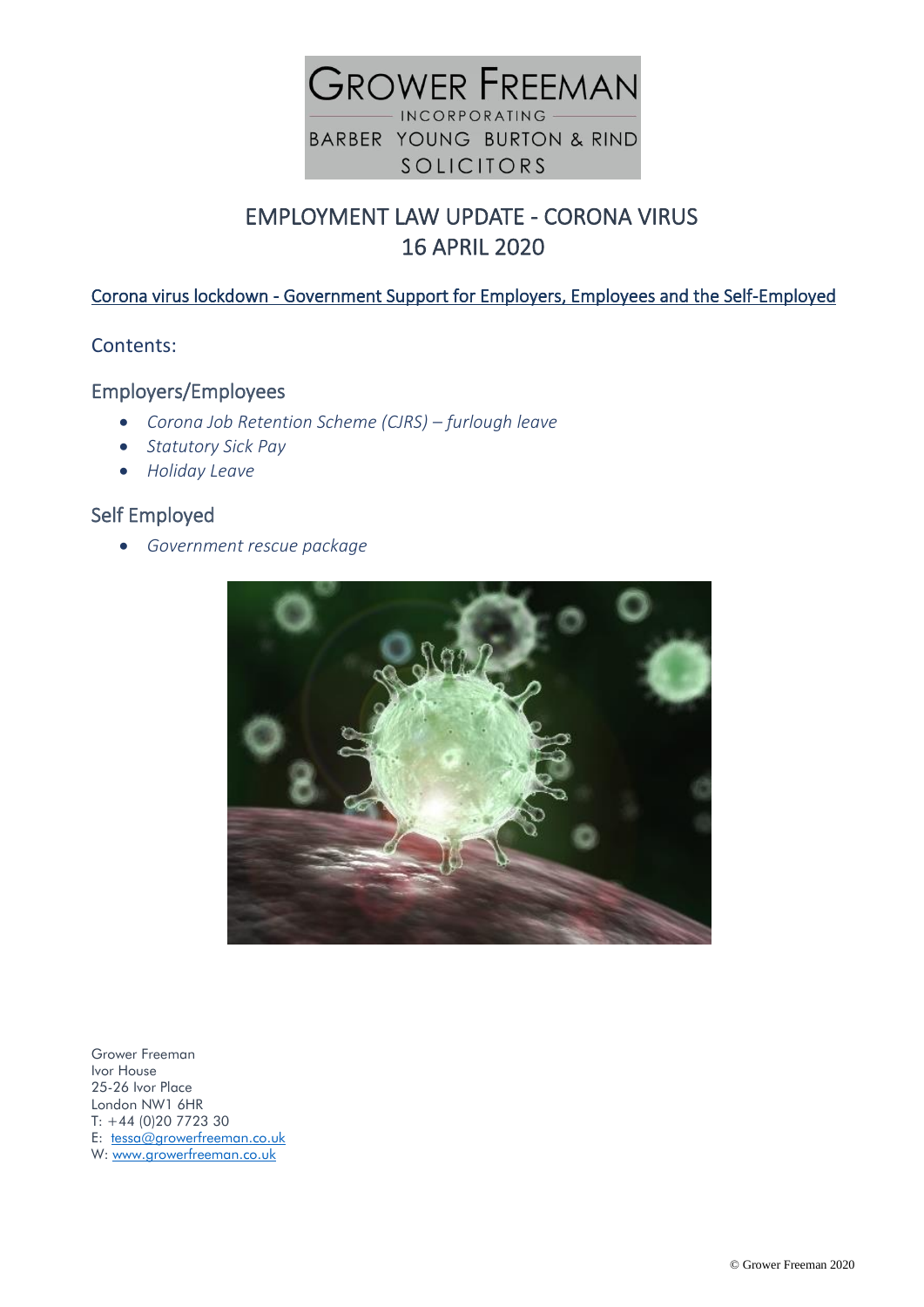# EMPLOYMENT LAW UPDATE - CORONA VIRUS 16 APRIL 2020

## **Introduction**

*The government has recently announced financial support for employers/employees and selfemployed individuals whose businesses are unable to operate during the coronavirus lockdown subject to certain conditions. This update sets out the main details of each scheme.* 

#### Employers/Employees

#### *Corona Job Retention Scheme (CJRS) – furlough leave*

The CJRS provides support to employers whose employees are unable to work because the business is unable to operate due to the coronavirus lockdown. For example, restaurants, retail and leisure which were closed by government order.

The CJRS enables employers to be reimbursed for 80% of employees' wages subject to a maximum cap of £2,500 per month (plus employers' national insurance and minimum autoenrolment pension contribution) provided employees were employed before 19 March 2020 (previously 1 March but changed on 15 April 2020).

Employers can choose to pay the additional 20% of wages (which will not be reimbursed) but there is no obligation to do so

#### How do Employers apply?

To qualify, employers have to put employees on 'furlough leave', i.e leave of absence due to the (temporary) shutdown of the business. Employees cannot do any work for their employer while they are on furlough leave, so employees on reduced or shortened hours would not qualify.

Employees have to agree to furlough leave but, as the alternative could be redundancy, employees will most likely agree.

Under the CJRS, the furlough leave agreement must be in writing and also as the 20% wages reduction and absence leave is a variation to the employee's contract. The minimum period of furlough leave is 3 weeks and it is possible to rotate staff if some work is available.

Once the employees are on furlough leave then the employer pays their 80% wages in the normal payroll with the tax and NI deductions (on 80%) and then applies for reimbursement from the government through an online portal system due to be available by the end of April. The government has suggested that if employers cannot afford to pay the employees, they will be able to do so through the Government Loan Scheme.

The online portal is administered by HMRC using existing PAYE records. Claims can be backdated to 1 March provided employees were unable to work during this period.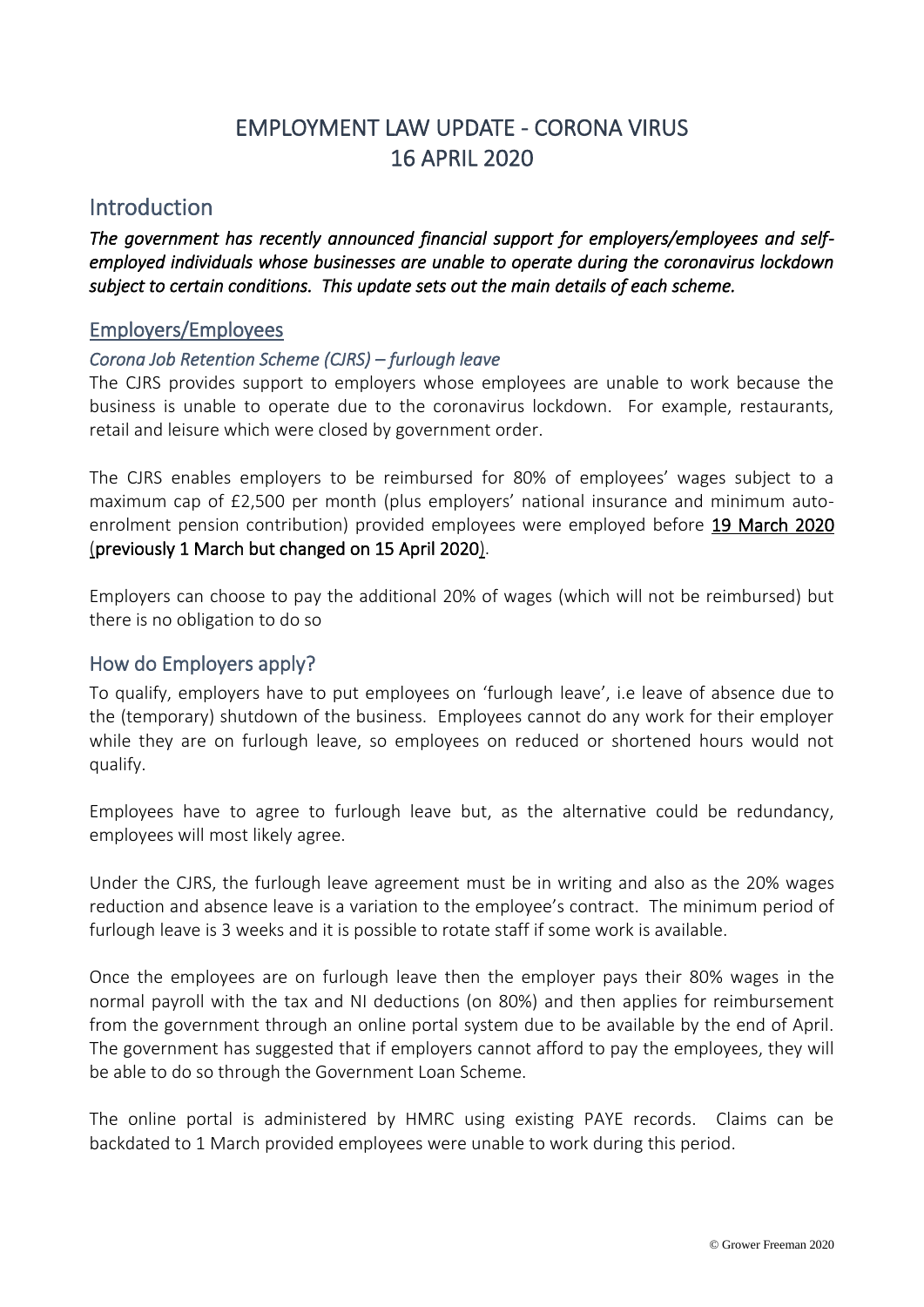## Does it apply to all employees?

Yes, all employees are covered including full-time, part-time and zero hours workers provided they are on PAYE. Agency staff on PAYE can be furloughed by their agency. Employees who were made redundant in February 2020 and now before 19 March due to the corona virus can be reinstated and claims backdated to 1 March.

From the latest HMRC guidance, employees on sick leave can be furloughed and vice versa. However, this should not be abused by using furlough pay to top up small amounts of SSP for short term absences

Employees on maternity leave do not qualify but are still entitled to Statutory Maternity Pay.

## What happens at the end of the three-month scheme?

Depending on the state of the business, employers can either retain the employees, putting them back on full wages or make them redundant. It is also possible to make employees redundant while on furlough leave. However, the furlough scheme is intended to avoid redundancies during the lockdown period and hopefully save jobs.

## Can employees do any other work whilst on Furlough Leave?

Employees cannot do any paid work either for their employer or any other employer unless there is an existing agreement. They can do voluntary work (unpaid) and, if the employer requires them to do training during furlough leave, then they are entitled to be paid the national minimum/ living wage.

## Statutory Sick Pay

For anyone suffering from Covid-19 or who are self-isolating or shielding others, SSP will be paid on the first day of absence rather than the fourth day. Small to medium sized employers will also be reimbursed for the full amount of SSP rather than having to pay it themselves. SSP is minimal - £95.85 per week from  $6<sup>th</sup>$  April. There is, however, now the option to furlough staff instead, if appropriate.

SSP only applies to employees but self-employed people can also make a claim for universal credit or contributory employment and support allowance.

#### Holiday Leave

The Working Time Regulations have been amended to allow employees/ workers to carry over four weeks of holiday leave to the next two leave years if it was not reasonably practicable to use holiday leave due to the coronavirus pandemic.

#### Self-employed

The government rescue package for the self-employed (individuals and members of a partnership) comprises the following:

• A new self-employed income support scheme will pay self-employed people a taxable grant worth 80% of average monthly income, capped at £2,500 per month.